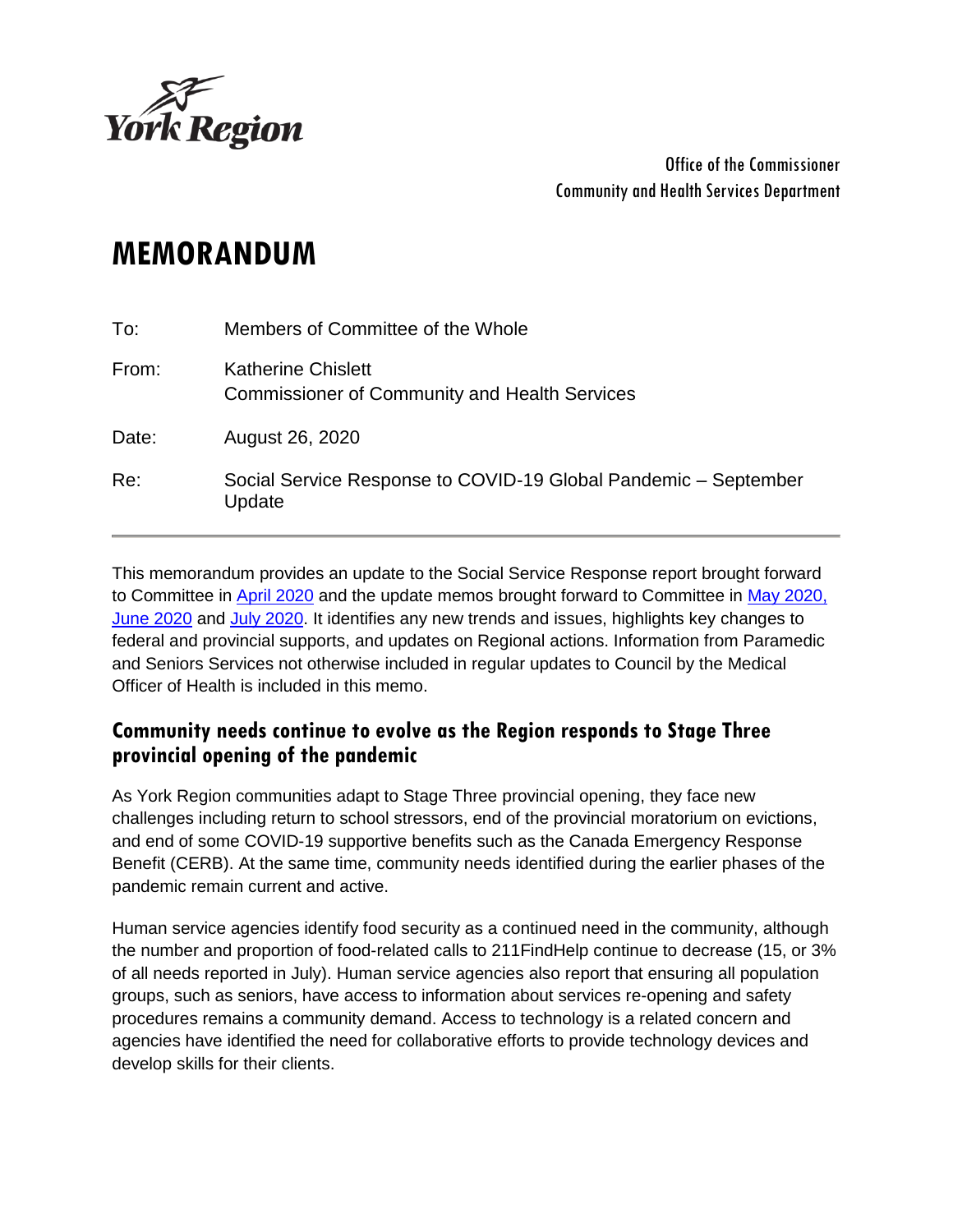Health remains another community concern. The majority of calls to Access York in July were related to health topics (3,218 inquiries, or 26%). In comparison, there were 1,092 health-related inquiries in July 2019 (12% of the total number). Also remaining high are inquiries related to social assistance (2,933 inquiries, or 24%) and housing (1,516 inquiries, or 12%). Overall, the total number of inquiries related to human services was 8,847 in July. In comparison, in July 2019 there were 6,730 similar inquiries. Staff continues to monitor and respond to current and emerging trends to best support needs of the community as impacts of the pandemic continue.

## **Federal and provincial governments continue to announce new supports**

Since the April report and May, June and July update memos, the federal and provincial governments have made further announcements regarding financial and social supports, including:

Federal Actions:

- Announced a [\\$37 billion CERB transition plan](https://www.canada.ca/en/employment-social-development/news/2020/08/supporting-canadians-through-the-next-phase-of-the-economy-re-opening-increased-access-to-ei-and-recovery-benefits.html) with increased access to Employment Insurance and recovery benefits when the CERB ends. The plan includes transitioning to a simplified Employment Insurance program, effective September 27, 2020, to provide income support to those who remain unable to work and are eligible, and introducing a new suite of temporary and taxable recovery benefits to further support workers. While the Government prepares for this transition, and to ensure support continues for Canadians whose employment has been impacted by the pandemic, the CERB will be extended by an additional four weeks, providing a new maximum of up to 28 weeks of benefits. CERB will end October 3, 2020
- Announced adjustments to the [Investing in Canada Infrastructure Program.](https://www.canada.ca/en/office-infrastructure/news/2020/08/infrastructure-program-expands-to-support-covid-19-community-resilience.html) Under a new COVID-19 Resilience funding stream worth up to \$3.3 billion, provinces and territories can use federal funding to act quickly on a wider range of more pandemic-resilient infrastructure projects, such as upgrading long-term care homes to deal with social distancing requirements.
- The [Canada Emergency Wage Subsidy](https://www.canada.ca/en/revenue-agency/services/subsidy/emergency-wage-subsidy.html) is proposed to be modified and extended to December 19, 2020. This wage subsidy is designed to enable employers to re-hire workers previously laid off as a result of COVID-19, help prevent further job losses, and be better positioned to resume normal operations following the emergency. Canadian employers whose business has been affected by COVID-19 may be eligible for a subsidy of 75% of employee wages for up to 24 weeks from March 15, 2020 to August 29, 2020
- Temporarily set a minimum unemployment rate for the [Employment Insurance program](https://www.canada.ca/en/employment-social-development/news/2020/08/government-of-canada-temporarily-sets-a-minimum-unemployment-rate-for-the-employment-insurance-program.html) to help Canadians transition back to the Employment Insurance system with the ending of CERB supportive benefits. This temporary measure will establish minimum entry requirements for Employment Insurance eligibility across the country for Canadians to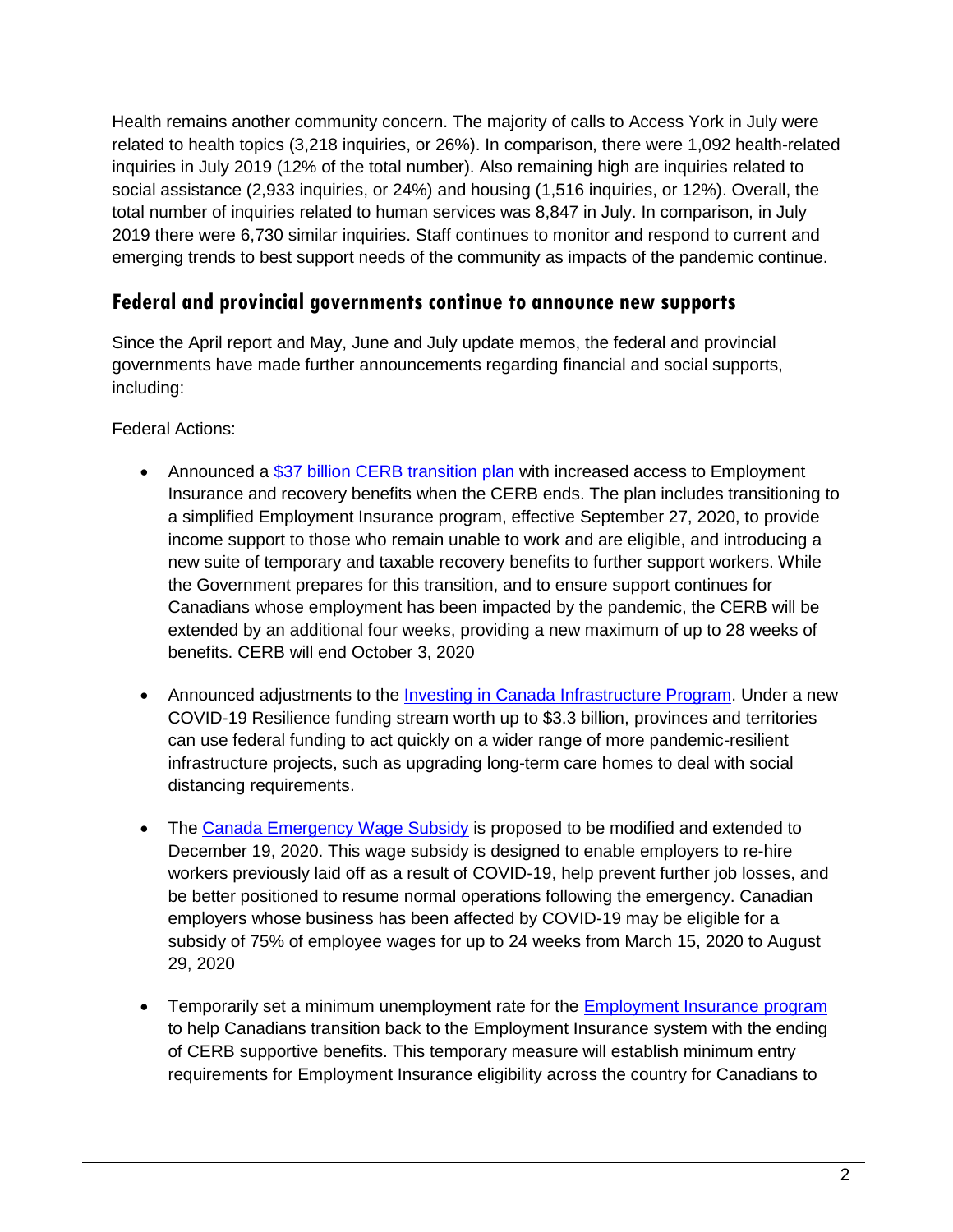access the income support they need now or might need later due to the economic impacts of COVID-19

#### Provincial actions:

- Invested \$83 million through the [Resilient Communities Fund](https://news.ontario.ca/opo/en/2020/08/ontario-supporting-non-profits-as-province-recovers-from-covid-19.html?utm_source=ondemand&utm_medium=email&utm_campaign=p) of the Ontario Trillium Foundation to provide grants to help eligible non-profit organizations, including food banks and child and youth programs, recover from COVID-19 and continue the delivery of vital programming in their communities. No details have been received to date on York Region's allocation
- Announced changes to [provincial housing legislation](https://news.ontario.ca/mma/en/2020/07/ontario-strengthens-protections-for-tenants.html?utm_source=ondemand&utm_medium=email&utm_campaign=p) aimed to strengthen protections for tenants. The *Protecting Tenants and Strengthening Community Housing Act* received royal assent July 22, 2020. These changes are highlighted later in this memorandum
- Provided [families with children on the Autism Spectrum](https://news.ontario.ca/mcys/en/2020/08/ontario-provides-more-supports-for-families-of-children-on-the-autism-spectrum.html?utm_source=ondemand&utm_medium=email&utm_campaign=p) with services to support their child's ongoing learning and development. Foundational family services such as family and peer mentoring, caregiver workshops and coaching will be tailored to the unique regional and cultural needs in different communities. These services will build on existing virtual and remote options introduced during the COVID-19 outbreak

# **York Region continues to develop and implement actions as part of its social service response to COVID-19 and movement into Stage Three provincial opening of the pandemic**

Regional staff continues to adapt and deliver programs and services to complement other government initiatives that address social service needs.

#### **Enhanced Housing and Homelessness Supports**

- Continued operation of the Self-Isolation Shelter in the Town of East Gwillimbury. The site provides a safe place and supports for people experiencing homelessness to isolate while they are awaiting COVID-19 test results, or are confirmed positive and have mild symptoms or are asymptomatic. As of August 21, 2020, the site has helped York Region hospitals support 30 clients during the 20 weeks since it has been in operation, to help limit the potential spread of COVID-19
- Through a continued partnership with Kingbridge Conference Centre and Hotel and The Salvation Army, the operation and services for the temporary Transitional Shelter in the Township of King have been secured until at least the end of 2020. The goal of the Transitional Shelter is to help people experiencing homelessness find and keep permanent housing by providing a place to safely self-isolate for up to 14 days. Case management and individualized housing plan supports in addition to wrap-around supports are provided to individuals who use the shelter. The results of the Transitional Shelter continue to be positive. Between May 13, 2020, when the shelter opened and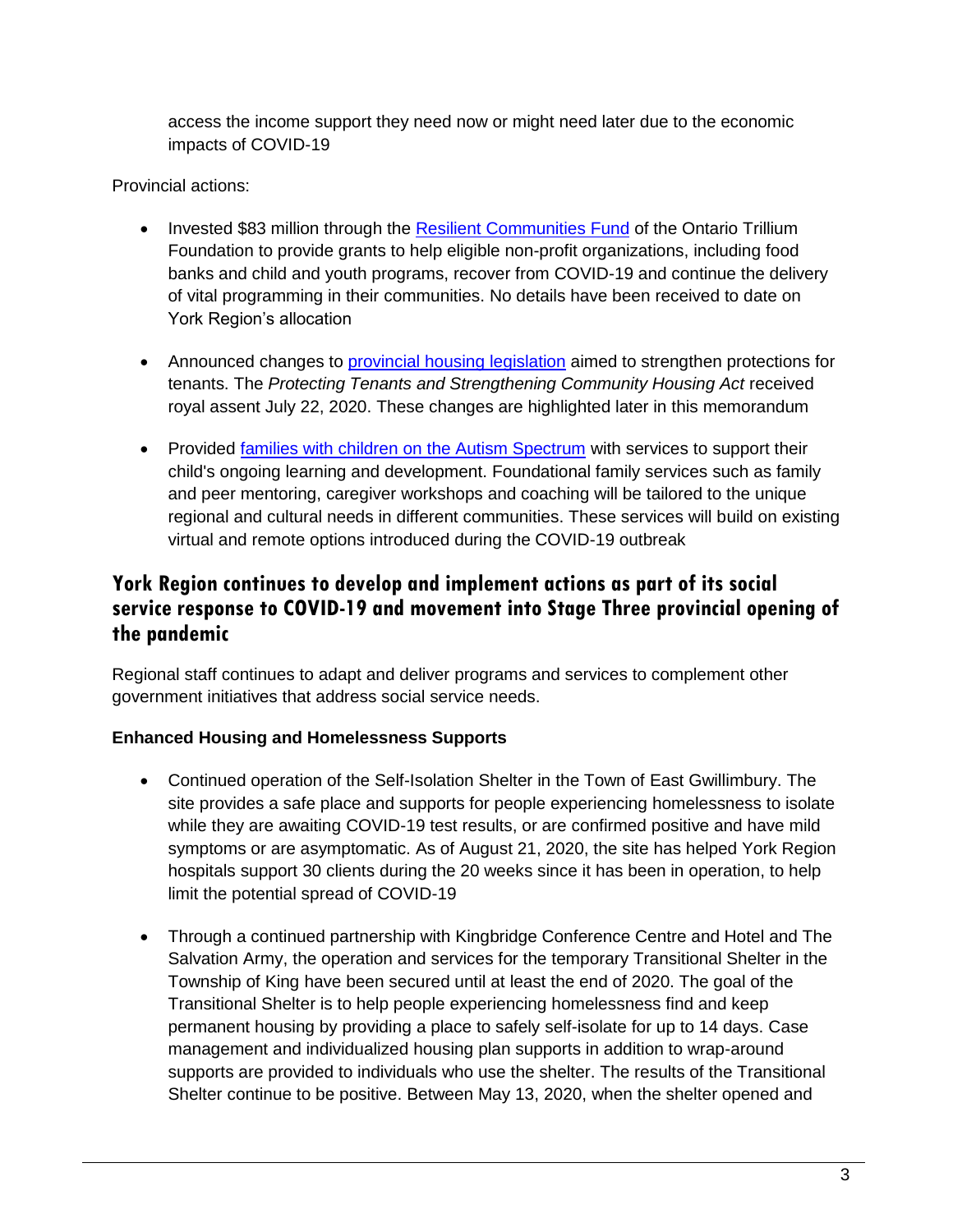August 21, 2020, the site has supported a total of 294 clients; 117 clients have secured new permanent housing, and of those 54 have been reunited and housed with family and friends.

- Regional staff continues to analyze ongoing needs for Transitional Shelter services and explore options for program delivery. A great deal has been learned about how to rapidly rehouse people who are homeless. Possible next steps include leveraging other sites and spaces within the shelter system to deliver transitional and rapid rehousing services
- On July 29, 2020, over 150 staff from community agencies and organizations, who serve individuals experiencing homelessness, as well as senior staff from the Ministry of Municipal Affairs and Housing, attended a virtual tour of the Transitional Shelter to see firsthand the work being done at this facility and gain a better understanding of the wraparound services that it provides. Those who attended commented positively on the innovative partnerships that made the Transitional Shelter possible, the carefully managed services keeping clients supported and safe, and the collaborative efforts with the United Way and others that contributed to successful rapid rehousing and family reunification
- Approved one additional household living in community housing to participate in the COVID-19 In-Situ Program since the July update to Council. This program provides relief to market rent households in community housing who have experienced a COVID-19 related income loss. To date, 33 households have applied and 15 households are now receiving a short-term rent benefit through this program
- Implemented wellness checks with 287 seniors living in 12 community housing locations participating to date. Housing Services provided referrals to programs and resources where tenants identified a need for support
- Developed resources and communications materials to support community housing providers and residents to implement mandatory masking in all common areas of multiresidential buildings and supported residents with access to non-medical face masks through Access York

#### **Innovative Children's Services**

 On July 30, 2020 the Province announced its plan to allow licensed child care centres across Ontario to open at full capacity starting September 1, 2020 under enhanced health and safety requirements. Integrated Children's Services continue to receive notice from the Ministry of Education of child care centres who are opened and planning to open. As of August 18, 2020, there were 275 child care centres open. It is estimated that by September 10, 520 Child Care Centres out of the 540 will be open across the Region. Child care fee subsidy has also resumed to support families living with low income to be able to access licensed child care as centres reopen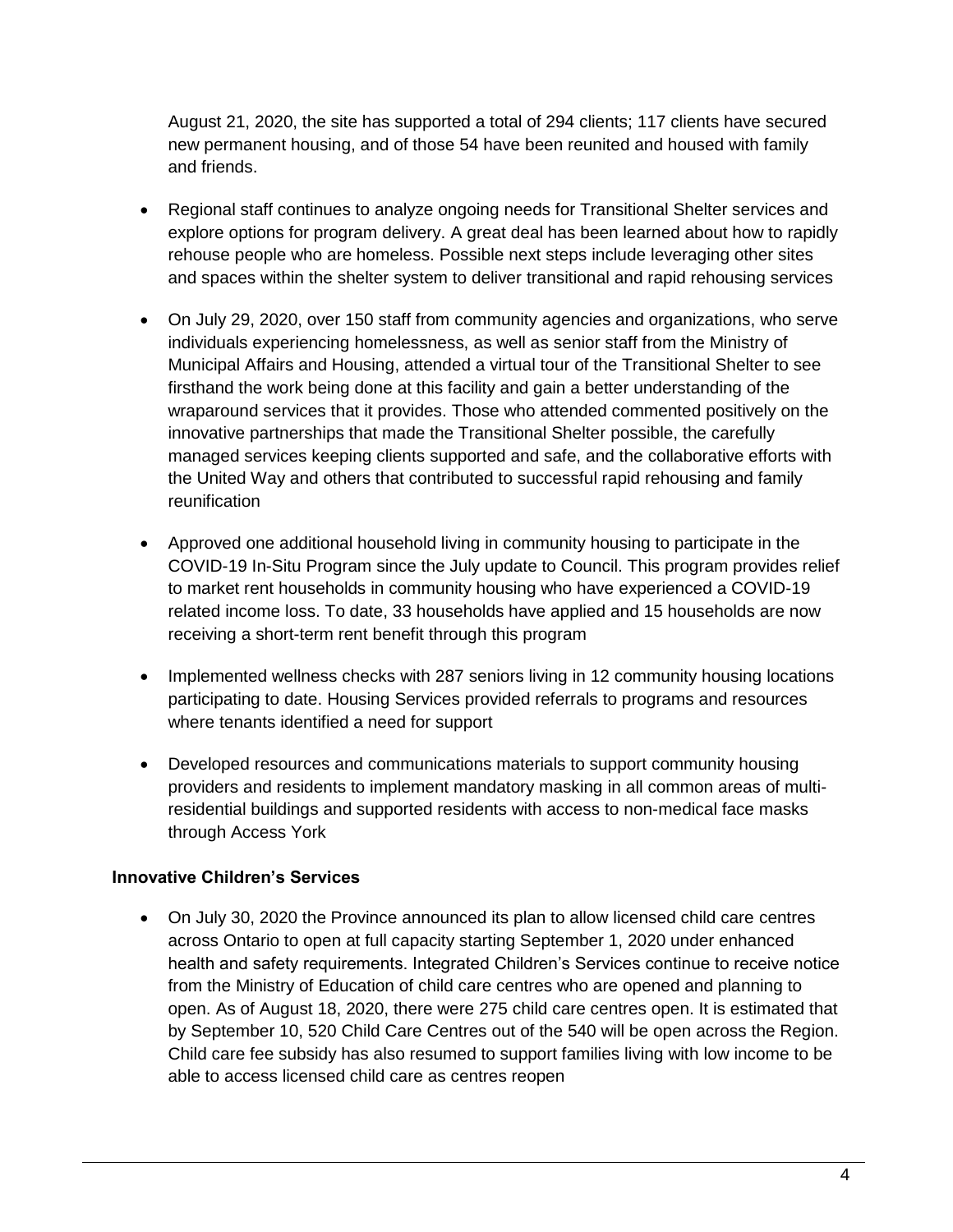- In response to the Province reopening licensed child care centres, Integrated Children's Services set-up virtual meetings with child care operators. Public Health provided information and resources regarding health and safety measures required for child care operators to reopen. As the province made additional announcements, information and resources were updated and shared with child care operators in the Region
- As child care centres reopen, Early Intervention Services has resumed service to support the successful return of children with special needs to child care. Service includes both virtual support as well as in-person visits for children with complex needs. Supports build on the experience gained from emergency child care to help children with special needs as well as other struggling with the changes encountered over the last few months
- Child care fee subsidy has also resumed to support families living with low income to be able to access licensed child care as centres reopen. As of August 11, 2020 there are 1,365 families in immediate need on the child care fee subsidy waitlist. Depending on the economic recovery, as families make the decision to send their children back to child care, staff anticipate there may be an increase in child care fee subsidy applications
- EarlyON Child and Family Centres were also permitted to reopen with in-person programming as of September 1, 2020. Participants will be required to pre-register and additional health and safety protocols must be in place. EarlyON agencies adapted quickly under the pandemic to offer a wide range of virtual supports for all families with young children. These virtual supports were very popular, with the videos being viewed almost one million times. Reopening of EarlyON centres will include a combination of inperson and virtual supports to meet the different needs of families.
- Offered 13 online professional development learning sessions in August with the participation of more than 770 early learning and child care professionals
- In partnership with the Children's Treatment Network, planning continues to resume inperson specialty Occupational and Physiotherapy clinics for children who require these supports. The Spasticity Management Clinic resumed in person client visits and by mid August saw 32 children. Two additional clinics to support children who need critical support, the Feeding Assessment and Consultation Clinic and the Neuromotor Clinic, are set to begin in September and will offer in-person client visits when needed
- Over the last several months, many new approaches have been developed to continue to meet the needs of families and children. York Region Early Intervention Services collaborated with EarlyON agencies, so that parents could speak with an early years professional over the phone about strategies to help them with creating daily routines, promoting positive interactions, behaviour management strategies and tips, supporting child growth and development. Other resources to support families with young children were launched on Pinterest and York.ca to make them easily accessible to parents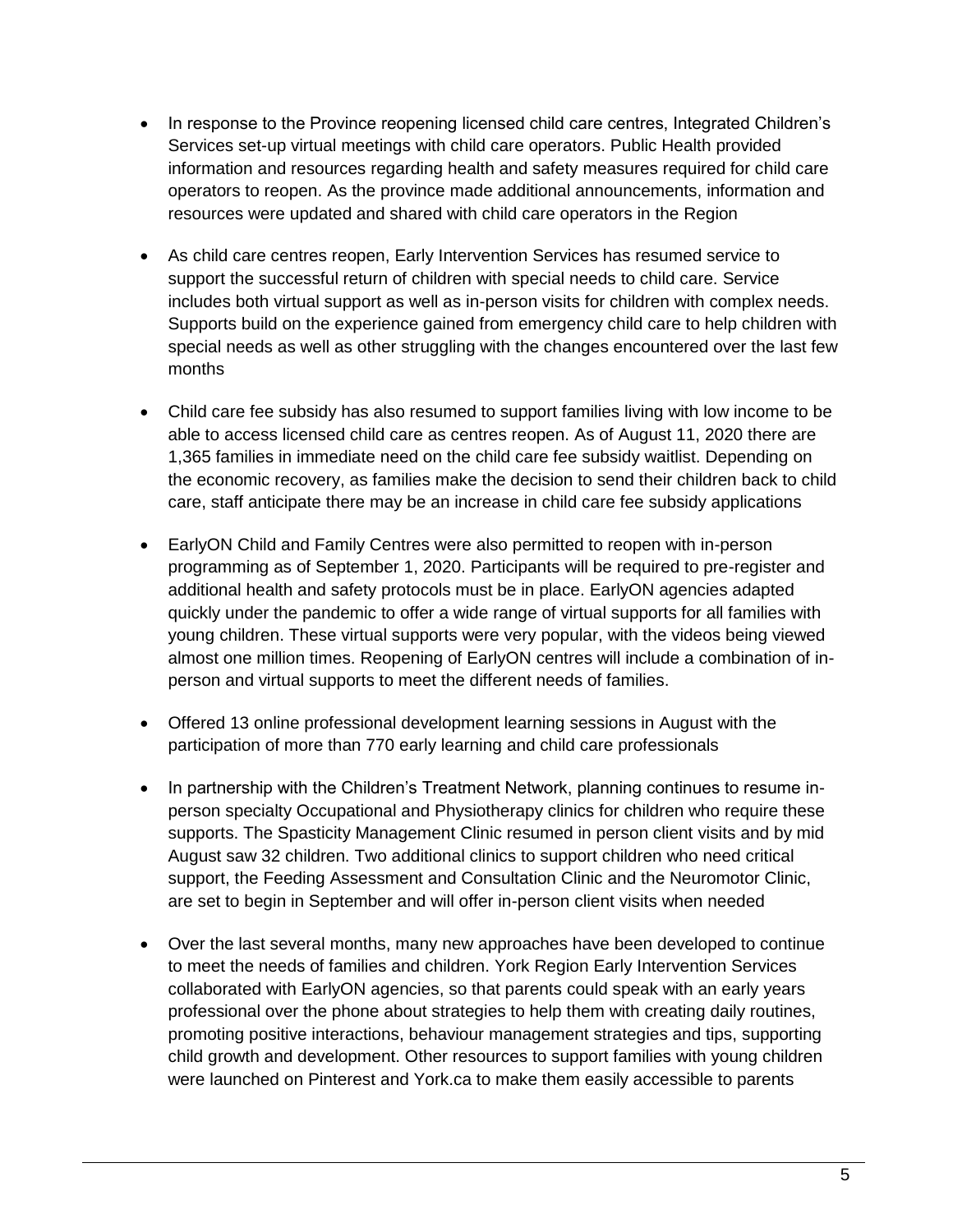#### **Escalated Social Assistance and Income Supports**

 Through virtual service and adjustments, staff has managed the steady increase in the Ontario Works caseload. As of the end of July 2020, there were 8,280 customers compared to 7,744 in July 2019 (a 7% increase from July 2019 to July 2020) as Table 1 illustrates. The caseload has been decreasing by approximately 2% each month since May 2020, however, staff anticipate a surge of Ontario Works applications when the CERB ends





- Though with the availability of CERB it is too early to know true impacts, there has been a shift to slightly younger heads of households within Ontario Works cases in 2020. The proportion of cases with a head of household that is 45+ years has been declining over recent years, while the proportion of cases with a head of household that is 35 to 44 years has been increasing. In 2019 there were on average 1,989 cases every month with a head of household that was 35 to 44 years, compared to 2,309 cases on average in 2020 (January to June). In June 2019 there were 1,966 cases in this category and 2,256 cases in June 2020, a 15% increase
- There have also been more Ontario Works cases that are couples with dependents in recent years. In 2019 there were on average 763 couples with children cases every month, compared to 911 on average in 2020 (January to June). In June 2019 there were 761 in this category and 882 in June 2020, a 16% increase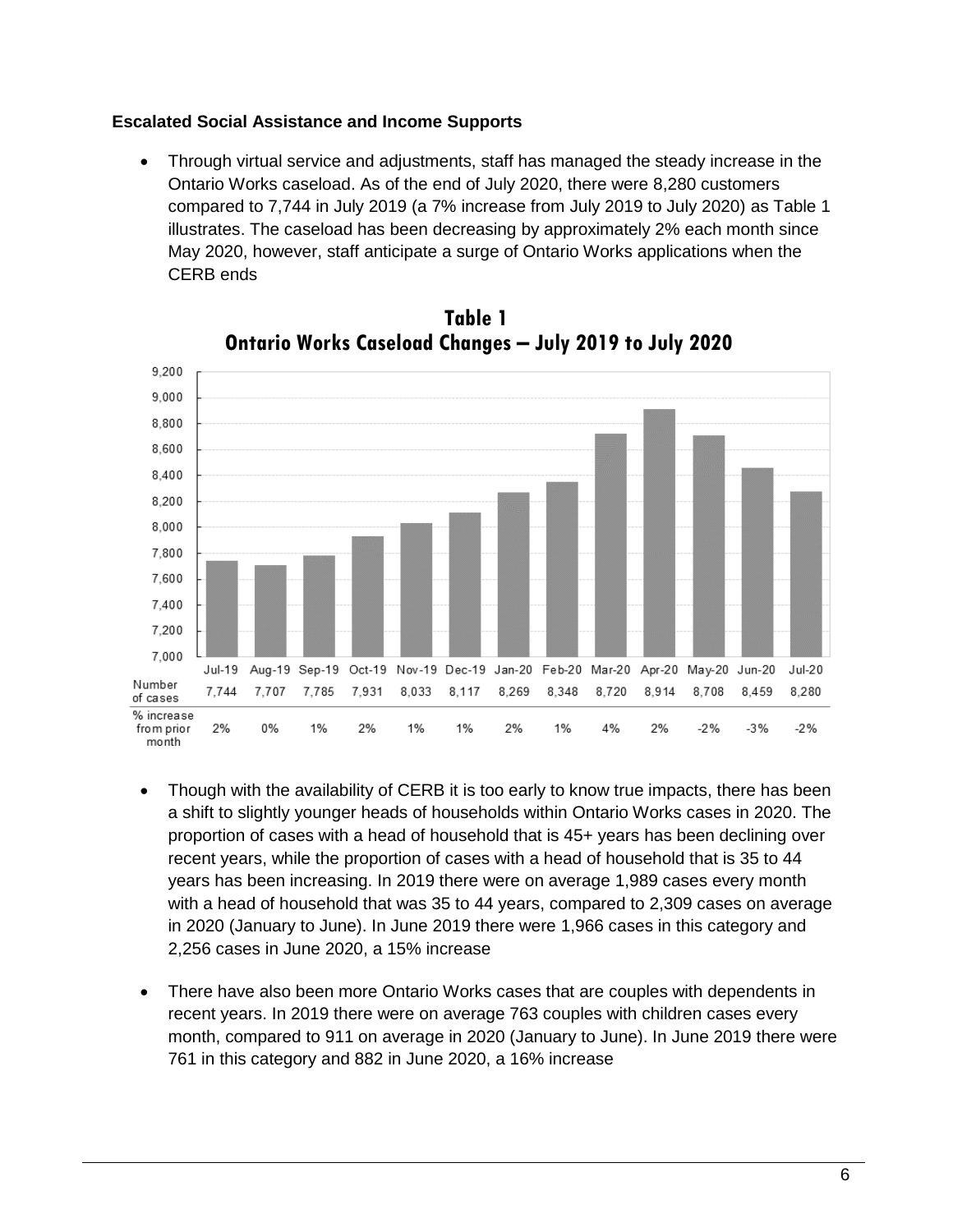The temporary emergency discretionary benefit for eligible Ontario Works customers ended July 31, 2020. This benefit was provided monthly (beginning March 2020) to eligible customers (\$100 for singles, \$200 for families) and was 100% funded by the Province. Since the benefit was introduced the Region issued the benefit to 1,379 singles and 1,127 families for a total of \$1,053,379. With this benefit ending, staff expect to see an increase in need for food vouchers which is being funded through the Social Services Relief Fund

#### **Rent arrears remain an area of focus for community housing providers including Housing York Inc.**

Housing York Inc. and other community housing providers reported that rent arrears increased significantly between March 2020 and July 2020. As of July 31, 2020, 13.3% of market tenancies (or 78 households) and 4.5% of subsidized tenancies (or 100 households) were in arrears for Housing York Inc., to a total of 178 households. Total arrears owing as of July 31, 2020, was \$181,176. Relative to July 2019, Housing York Inc. reports that there has been a 150% increase in market rent households with arrears and a 30% increase in subsidized households with arrears.

At this time, the Region does not have complete data on arrears owed to the non-profit and cooperative housing providers. The available data indicates they experienced an increase in arrears comparable to Housing York Inc. between March 2020 and June 2020, although there is considerable variation between providers, and in some cases the amounts owed had decreased by the end of June.

With the Province of Ontario's March 16, 2020, closure of the Landlord and Tenant Board, Housing York Inc. and some community housing providers suspended the normal practice of issuing a "Form N4-Notice to End a Tenancy Early for Non-payment of Rent" (N4 Notice) to households who had not paid their rent as required. In June 2020, Housing York Inc. began to issue N4 Notices again. Most households bring their rental accounts into good standing after receiving an N4 Notice. The N4 Notice is the first of many steps in the eviction process. The household can stop the eviction process at any time by paying their arrears. On a historical basis, very few N4 Notices lead ultimately to eviction, and community housing providers will continue to work with households in arrears to establish workable payment plans, and preserve tenancies.

The increase in community housing residents with rent arrears will remain an area of focus. Housing providers depend on this revenue to sustain their buildings, but also recognize that evicting residents who cannot pay their rent at this time will have deep negative impacts for individual households and create additional pressure on other Regional services, such as emergency housing and shelters. Staff is closely monitoring these trends and will continue to work with community housing providers to help residents whose income has been affected by the pandemic to pay their rent and maintain their housing.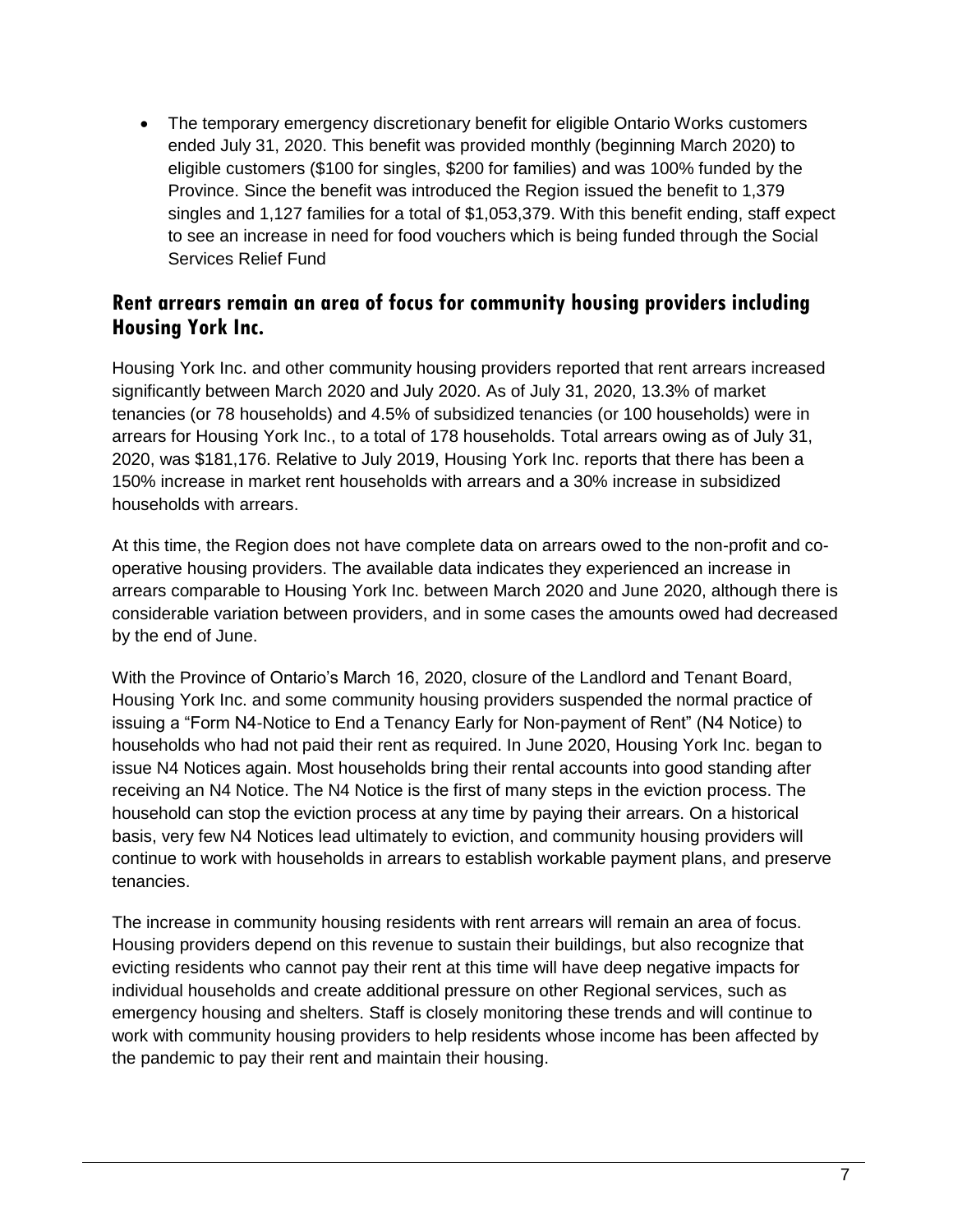## **Supporting all vulnerable residents to maintain their housing will continue to be a priority as eviction orders resume**

The Landlord and Tenant Board began a gradual re-opening on August 1, 2020, including issuing pending eviction orders and scheduling hearings for non-urgent evictions such as for non-payment of rent. Over the coming months, residents who lost income as a result of the pandemic may be at increased risk for eviction if they are unable to repay the amount owed. The resumption of Landlord and Tenant Board hearings will impact renters in both the private rental market and community housing.

The pandemic does not change residents' legal obligation to pay rent; however, a number of options are in place to help households whose incomes were affected by COVID-19. As outlined in a separate report in September 2020 on changes to housing-related statutes under the *Protecting Tenants and Strengthening Community Housing Act, 2020,* the Landlord and Tenant Board will be required to consider whether a landlord attempted to negotiate an agreement to repay rent arrears that arose during the pandemic period before issuing an eviction order. Subsidized residents who experience an income loss may have their rent adjusted to reflect the income decrease.

Community housing residents paying market rent may be able to access the COVID-19 In-Situ program, and there is budget available to extend this program if required. Region-funded or delivered programs, including the Homelessness Prevention Program and Housing Stability Program, can also help eligible residents in both the private market and community housing with rent and utility arrears. Funding from the provincial Social Services Relief Fund and the federal Reaching Home Fund have been used to increase financial capacity in both programs. While community need has not increased to date, higher demand is anticipated for these programs going forward due to the Landlord and Tenant Board resuming eviction hearings and utility companies reinstating service disconnections due to arrears. In addition, when the CERB ends, more residents may be at risk for homelessness and increase the demand for the Homelessness Prevention Program and Housing Stability Program. Staff will continue to monitor the resources needs to reduce the risk of homelessness and help residents stay housed.

## **York Region continues to collaborate with community agencies to help respond to COVID-19 needs, including through supports for local projects and initiatives**

As part of the [COVID-19 Community Coordination \(3C\) initiative](https://www.york.ca/wps/portal/yorkhome/newsroom/CampaignsProjects/covid19communitycoordinationinitiative/!ut/p/z1/tZhdU6swEIZ_y7nwksmGJJBeItYCtaKtVcuNkwJtowKVYrX__qTOOeP5sB9Ou9xAYPOwefedzAJJyD1JSrXUU9XoqlTPZjxKnAdoCR60BhBB3DoDL4yvL9puRAcOJ3cfAbbNnYD6JiCIJYTn7pU4kwGFrk2SPx93zlsuhLeD4FJ0BAXqkFuSkGSe6oyM7IntjpmQFuV0bHHGJpZSZpimmVBjSpni-To6LZt5MyOjVf2QVmWTl80JrKr6yQwWjW5eP26o5-dUFXOlp-VCldm8rh7ztFmcQFotdUZbaVUUr6VuVmlV1ZkuPxaszQ1trpb5v-v6P_FkH11gw-HBnvM3ByTb8XdrpXZk8HdtvijdruKNTJLuxoDIrGKp8zcyLKu6MGYafNY6l2osWyAsKqS0eOZyq5WCbeVKADgic8aZTQLY9QbnwDfswAtUPANcPK44jKHiT3HFObVx8RQXj6t9H9f3fVzt--5x8XB7xg2-F9DLuEtlfJzSutL3Aq8DV3AzdOG67XLpXPSuLoSDmz1DxXPAxVNcvI2K7x5HnCgEn3pd43vWZuDZoS9PWSQvXdzsOa5zusfJPvQ6YRAYcWIufdPkxF5kuxJ8ZHF8XN_7h2Yf7erkTJ9v1z2_NzVY1cwsXU4qcl_mb4u6qor1Y_348pJ4pvtet9zvDbnf2n7PqiI_gd_zP69-LXRTX9vbYrK9Pg-2b67n9lHwm7Jvc1w8xcW7qPghrjhDBxfPUPEUcPG4vqe4xqS4xgwONWa061v-27vnoT8vvt7N95w8L4aFZCutrae-fLuZzKbFQ6_NxNFPjRh_e8bI-_ETEY9HLA!!/dz/d5/L2dBISEvZ0FBIS9nQSEh/#.XwI3QnnsY2z) the Region co-hosts with United Way Greater Toronto (UWGT), community agencies continue to identify collaborative opportunities and share information on funding opportunities. Community response tables continue, particularly those addressing issues faced by isolated, high risk seniors, unsheltered individuals experiencing homelessness, and people facing food insecurity.

Members of the 3C Homelessness Response Table continue to work collaboratively to address the COVID-19 needs of individuals, who are experiencing homelessness or at risk of homelessness in York Region, in new ways. From implementing drop-by services which provide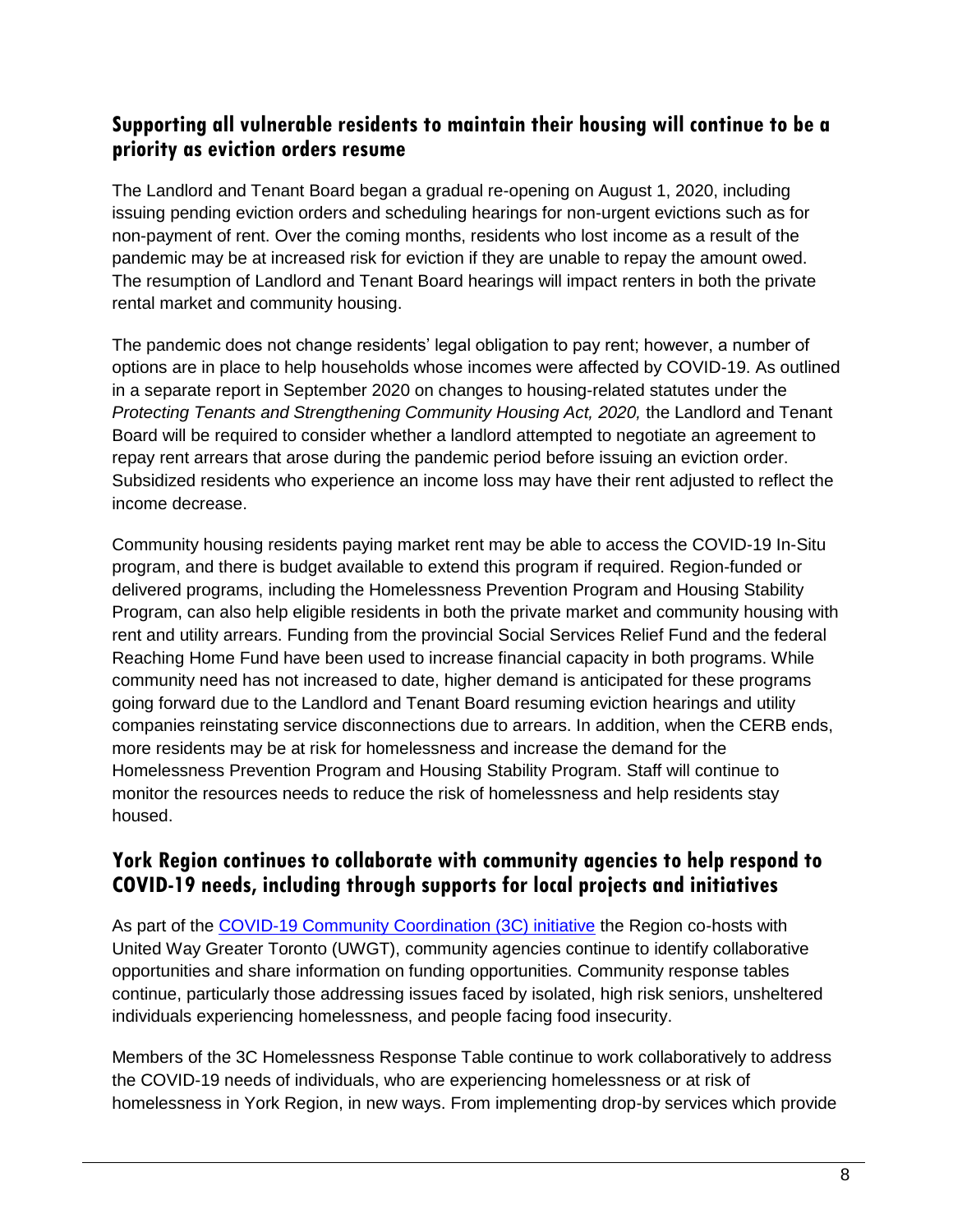individuals with nutritional meals, a place to shower, do laundry and get supports, to second stage housing and wraparound supports of individuals leaving the Transitional Shelter, to installation of individual pods to increase emergency housing capacity for youth, to additional staffing to operate the Street Outreach Van seven days a week, this table continues to help people who are at risk of or experiencing homelessness to find and keep housing in innovative ways to help York Region's most vulnerable residents.

Close collaboration between York Region and UWGT through the 3C initiative continues to help get resources to projects that respond to other social issues arising from COVID-19. Since April, UWGT has approved funding for 160 projects that serve York Region residents, including projects being supported under the Emergency Community Support Fund it is administering on behalf of the federal government. Examples of funded projects include educational supports for five months to 800 children between the ages of five to 13 who are newcomers, immigrants and living with low income; creating safe program spaces for 350 adults with disabilities in York Region who cannot comprehend the concept of physical distancing; and providing 300 vulnerable seniors living with low income enhanced fresh and frozen food choices and shopper services.

# **COVID-19 Community Coordination tables continue to help distribute face coverings to lower income households**

The Region is also leveraging agency partners through its 3C initiative and other networks to distribute free face coverings to individuals and households in need. To help address any immediate need as a result of the mandatory mask policy that came into effect in July 2020, 50,000 disposable masks were distributed through community agencies, including food banks, Violence Against Women Shelters, Temporary COVID-19 Shelters, Emergency Housing and Housing with Support providers. The Region is currently working on a further distribution of 300,000 reusable adult and child size masks to vulnerable residents through community agencies and social services programs. The Region also partnered with the health unit serving the Chippewas of Georgina Island First Nation to distribute reusable masks to residents of the island. Fact sheets are being included with the masks to disseminate information on the safe and appropriate use of face coverings, and other public health guidance, to help contain the spread of COVID-19. Residents in need can also request masks through Access York and York.ca.

#### **Paramedic Services continues to play an integral role in the health care system**

911 call volumes continue to be lower than normal, with call volume in July down approximately 4% from the same time last year, though calls from Retirement Homes remain up. In addition to responding to 911 calls, paramedics and the community paramedicine team continue to provide the additional supports described in the July 2020 update memo, as well as carrying out the following:

 Working alongside service partners to provide surveillance testing for staff within longterm and congregate care settings as needed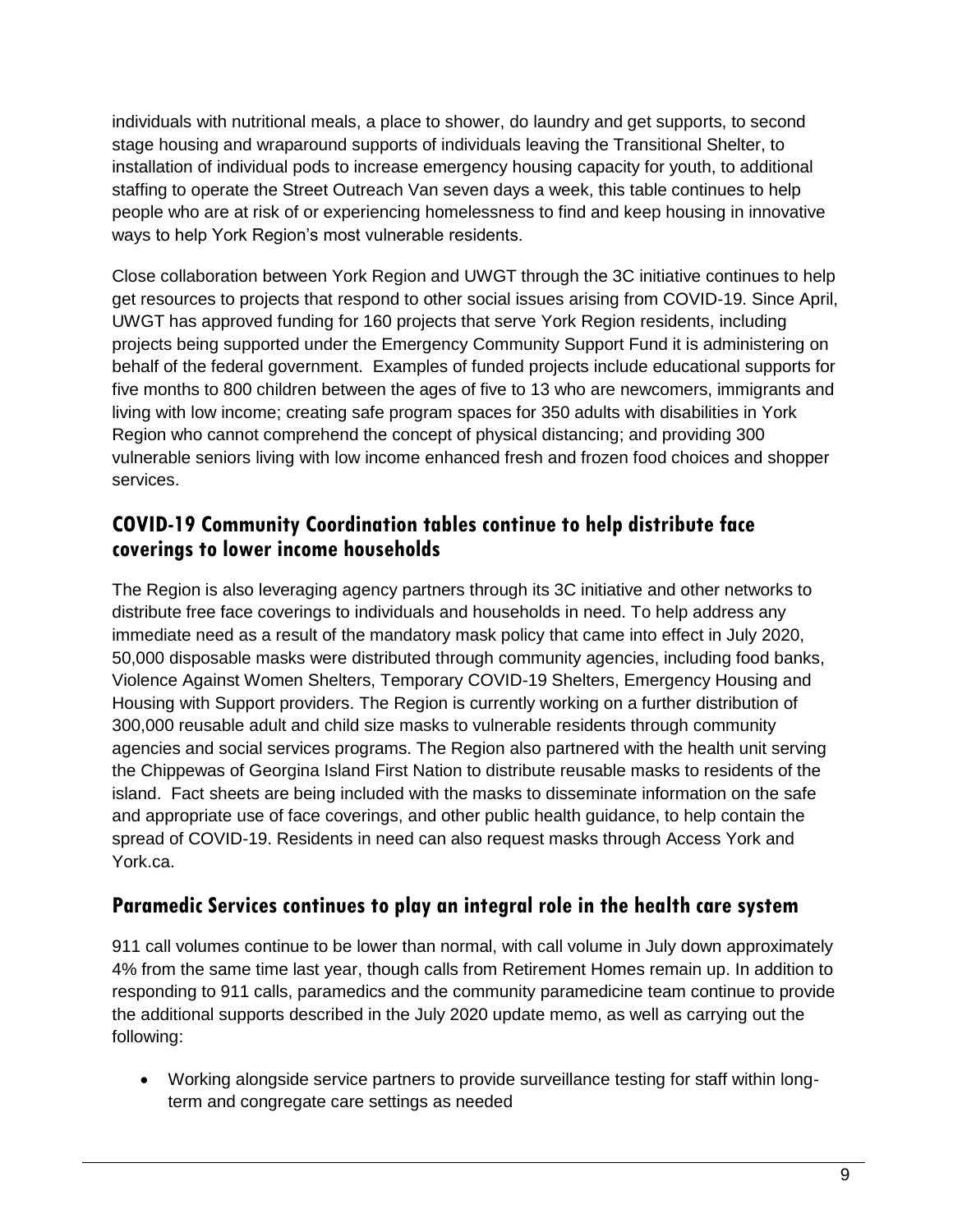- Collaborating with Public Health, Local Health Integration Network and local partners (e.g. Georgina Nurse Practitioner Led Clinic) to support community based COVID-19 testing
- Collaborating with Health System partners including Ontario Health Teams, Ontario Health, Planning and Implementation tables and local emergency services to provide coordinated supports. More information on Ontario Health Teams and the Region's involvement are outlined in the September 2020 memo Update on the Implementation of Ontario Health Teams in York Region
- Providing supports and COVID-19 testing within multiple transitional housing sites in partnership with Social Services and Public Health. Conducting COVID-19 testing of healthcare workers on site at Paramedic Services headquarters. As of July 25, 2020, there were 3,865 COVID-19 testing swabs completed (including preventative surveillance, clearance testing and active cases)
- Participating in the Universal Influenza Immunization Program this Fall by providing flu shots for vulnerable populations, first responders and health care providers
- Preparing to re-integrate Community Paramedicine Programs, including Home Visits and Clinics (e.g. CP@Clinic) that were suspended due to COVID-19. The programs will be adapted due to COVID-19 to ensure safety of participants and paramedics, while continuing to provide support to residents

## **Seniors Services continues to implement preventative measures around the Region's long-term care homes**

As of August 6, according to provincial data, 23 of Ontario's 630 long-term care homes are in active COVID-19 outbreak, and 308 of Ontario's long-term care homes that had active cases have been resolved. York Region's two municipally operated long-term care homes (the Homes),Maple Health Centre with 100 beds and Newmarket Health Centre with 132 beds, continue to implement preventative measures to safeguard residents and staff as Stage Three reopening is underway, including:

- Enhancing contact tracing including using screening and scheduling software to manage, identify, educate and monitor individuals who have had close contact with someone who is infected with COVID-19
- Testing staff and residents at regular intervals (including checking temperature and oxygen levels) as part of the Province's comprehensive surveillance strategy
- Resuming indoor and outdoor visits for residents and families in each of the Homes using active screening measures and physical distancing barriers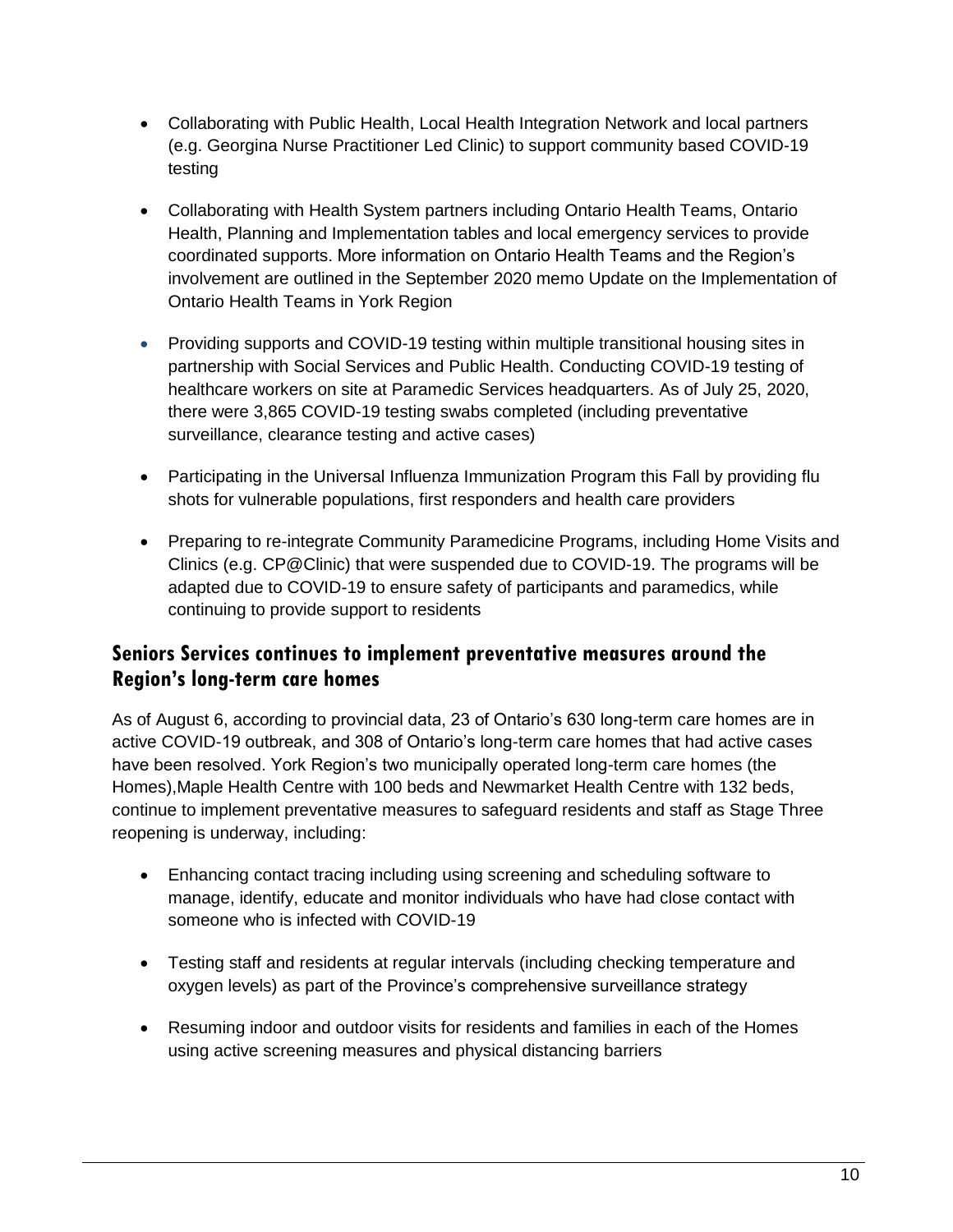- Resuming communal dining, small group programming and in-room tub bathing in each Home with safety measures, including physical distancing, enhanced cleaning and assigned seating for contact tracing in case a resident tests positive for COVID-19
- Preparing isolation wings to help prevent the spread of COVID-19 to other areas of the Homes in the event that a positive COVID-19 case is confirmed. The wings are stocked with required medications, medical carts, isolation procedures, technological equipment, and staff have received training and education resources

On July 22, 2020, the Region learned that one staff member at Maple Health Centre, who was asymptomatic, tested positive for COVID-19 as part of the enhanced surveillance testing of long-term care staff. The staff member was subsequently retested and received two negative test results. Under the circumstances, Public Health determined this was not an active infection.

As of August 6, 2020, Newmarket Health Centre has not experienced a positive case of COVID-19 in a resident or staff member.

## **Seniors Community Programs are working on recovery planning to safely work towards reopening**

The Region's Adult Day Program facilities remain closed but continue to provide virtual programming and weekly check-in calls for clients and their caregivers. The Psychogeriatric Resource Consultant program continues to provide virtual support to all 28 long-term care homes located in York Region. Seniors Services is currently developing a recovery plan to safely work towards reopening for both programs.

## **The Province announced further details on the membership of the independent commission into the long-term care sector**

On [July 29, 2020,](https://news.ontario.ca/opo/en/2020/07/ontario-launches-independent-long-term-care-covid-19-commission.html?utm_source=ondemand&utm_medium=email&utm_campaign=p) details were provided by the Province regarding the membership of the Independent Long-Term Care COVID-19 Commission that will provide the government with guidance on how to better protect long-term care home residents and staff from future outbreaks. The commissioners are expected to deliver their final report by April 2021.

As described in the July 2020 update memo, York Region staff participated in discussions and provided input on the composition and scope of the independent commission for **Advantage** [Ontario](https://www.amo.on.ca/AMO-PDFs/Reports/2020/Attachment-10-Submission-on-Composition-and-Scope.aspx) and [Association of Municipalities of Ontario's Health Task Force](https://www.york.ca/wps/wcm/connect/yorkpublic/64205e11-a921-4ee2-91de-aa42d4ad34ab/AMO-attachment-1.pdf?MOD=AJPERES) to include in their respective submissions to the Province. York Region staff continue to participate in discussions with sector partners and look forward to contributing to the work of the commission by providing a submission outlining the Region's experience with system challenges and offering recommendations for improvement.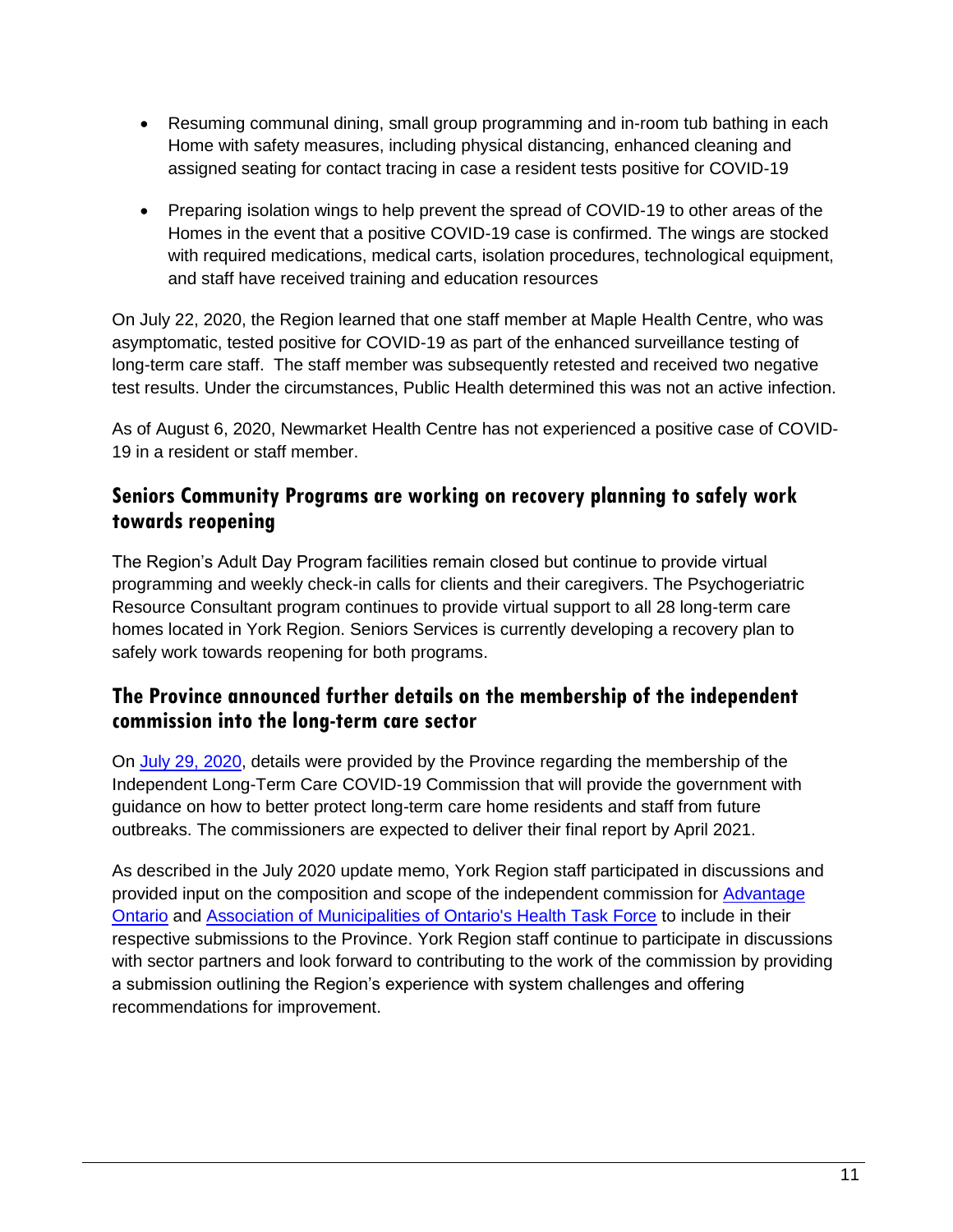# **Regional activities are being planned and implemented within available resources, including provincial and federal funding commitments, but additional resources going forward will likely be required**

The Region's social service response is currently being delivered within the department's approved operating budget, supplemented by additional funding including under the provincial Social Services Relief Fund.

The initial allocation of the Social Services Relief Fund announced in Spring 2020 will not be sufficient to cover the cost of the COVID-19 related homelessness response, including the ongoing operating costs of the Transitional Shelter and Self-Isolation Shelter until March 31, 2021. In July the Province announced an [additional \\$150 million in Social Services Relief](https://news.ontario.ca/opo/en/2020/07/ontario-provides-additional-funding-to-support-municipalities-and-urban-indigenous-community-partner.html)  [funding](https://news.ontario.ca/opo/en/2020/07/ontario-provides-additional-funding-to-support-municipalities-and-urban-indigenous-community-partner.html) and on August 12, 2020, provided the [Region's Phase 2 funding allocation](https://www.york.ca/wps/wcm/connect/yorkpublic/f5bcefad-cac6-47d7-a463-99e0b455ecf6/RegionalMunicipalityofYork-SSRF.pdf?MOD=AJPERES) details. Under the Social Services Relief Fund Phase 2, the Region is eligible to receive an initial planning allocation of \$8,419,414 in 2020-21. It will flow through the Community Homelessness Prevention Initiative funding stream managed by the Social Services Branch. Staff is required to submit a business case to the Ministry of Municipal Affairs and Housing by September 11, 2020. Business cases will be assessed by a provincial inter-ministerial working group and final allocations will be provided to municipalities later this fall. The Province reserves the right to change initial planning allocations and re-allocate funds between service areas based on COVID-19 needs and emerging public health emergencies across the province. Additional resources, including Regional tax levy funding, may be required should provincial funding not be sufficient to cover COVID-19 costs.

# **York Region to receive \$14.2 million Safe Restart funding to support a safe, sufficient and adequate supply of child care for families as the economy reopens**

The federal government has committed to provide \$625 million in new funding nationwide to help the child care sector adapt to the COVID-19 environment and address the unique needs stemming from the pandemic. In Ontario, Safe Restart funding will provide [\\$234.6 million](https://news.ontario.ca/opo/en/2020/08/historic-agreement-delivers-over-230-million-for-child-care.html?utm_source=ondemand&utm_medium=email&utm_campaign=p) in new funding. Funding will be used by the Province to procure and deliver face coverings directly to child care operators, licensed home child care agencies and EarlyON agencies across Ontario in order to comply with reopening operational guidance.

On August 14, 2020, York Region received notice that the Region's Safe Start funding allocation will be \$14.2 million to help the child care sector adapt to the COVID-19 environment as the economy reopens. Funding may be used to support child care and EarlyON agencies with additional personal protective equipment, enhanced cleaning, additional staffing needs to meet health and safety requirements, support for short term vacancies and minor capital required to meet reopening guidelines. Funds must be spent by December 31, 2020.

This announcement is part of the \$19 billion [Safe Start Agreement](https://www.canada.ca/en/office-infrastructure/news/2020/07/safe-restart-agreement-helps-canadian-communities-get-back-on-their-feet.html) and subsequent provincial funding commitments announced in July 2020 to assist local economies during the pandemic. As part of the commitment, \$4 billion in joint federal-provincial funding will be available to Ontario municipalities, including \$2 billion to address municipal operating needs and \$2 billion